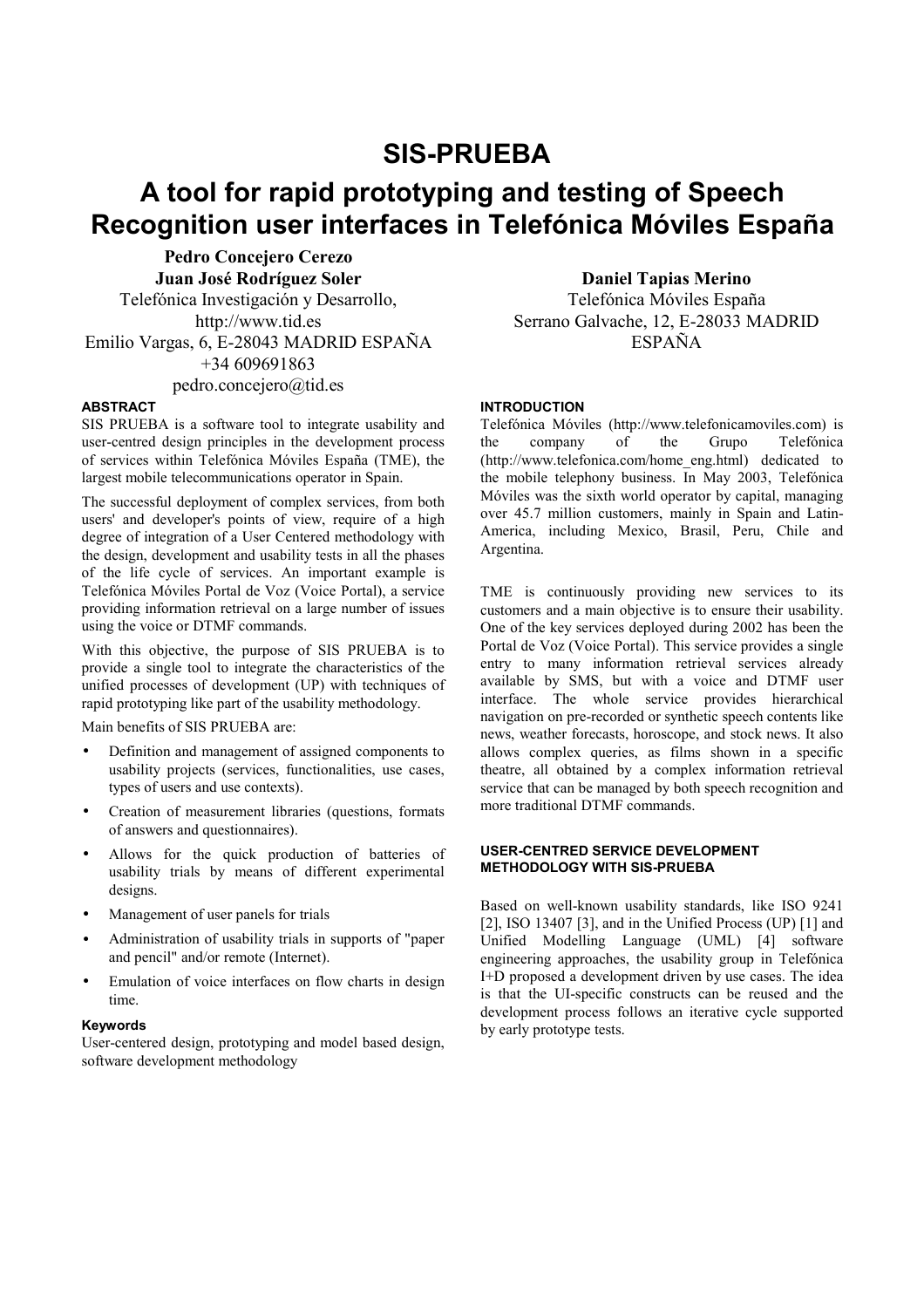Use cases represent the basic requisites to be accomplished by the system. The development process requires an increasing refinement of the requisites. The success criteria are met when the specifications in the use cases are met, and these are basis for the tests. A thorough description of the Unified Process can be found in Jacobson and Rumbaugh [1].

#### **Figure 1. Scheme of functional components in SIS PRUEBA**



The development methodology also defines the following essential concepts:

- **User**: the definition for the different types of users must include the cognitive and motor requirements and previous experience or training for the use of the system under consideration.

- **Functionality**: it is the component implemented or to be implemented in a service or system that allows the user to achieve an objective.

- **Context of use**: this is formed by all the variables and situations that form the environment in which the user is when using the system. This concept includes other users, equipment, physical and social environment

- **The use case (or usage scenario)** is a representation of all conditions and actions that the user has to carry out in order to perform an interaction, which is always conducted by relevant objectives for him or her.

- **Test case** represents a concrete situation with which you validate system and user requisites as specified in a use case. A test case is itself a process, including several components: work scenario, test procedure, and evaluation of the test.

With all these concepts two aggregates are built: use case model, representing all user types and all possible use cases, and tests model, which selects a representative set of the use case model together with their associated test cases, all by means of an experimental design.

SIS PRUEBA allows two types of experimental design: (1) within-subjects *designs*, in which all users go through all possible test combinations, and (2) between-subjects *designs*, in these design the users are grouped by one of the experimental factors and this determines the final combinations of tests they receive.

Finally, the tests generated by the program can be used in two different formats, (1) tests of local administration in paper, and (2) published tests in Internet for their remote access.

(In figure 1 an illustration of the components of the program can be seen).

# **WORKING WITH SIS-PRUEBA FOR TESTS MANAGEMENT AND RAPID PROTOTYPING**

SIS-PRUEBA is a software tool developed by Telefónica I+D for Telefónica Móviles, which provides methods to manage usability tests and to store all required data so that a design template can be produced and afterwards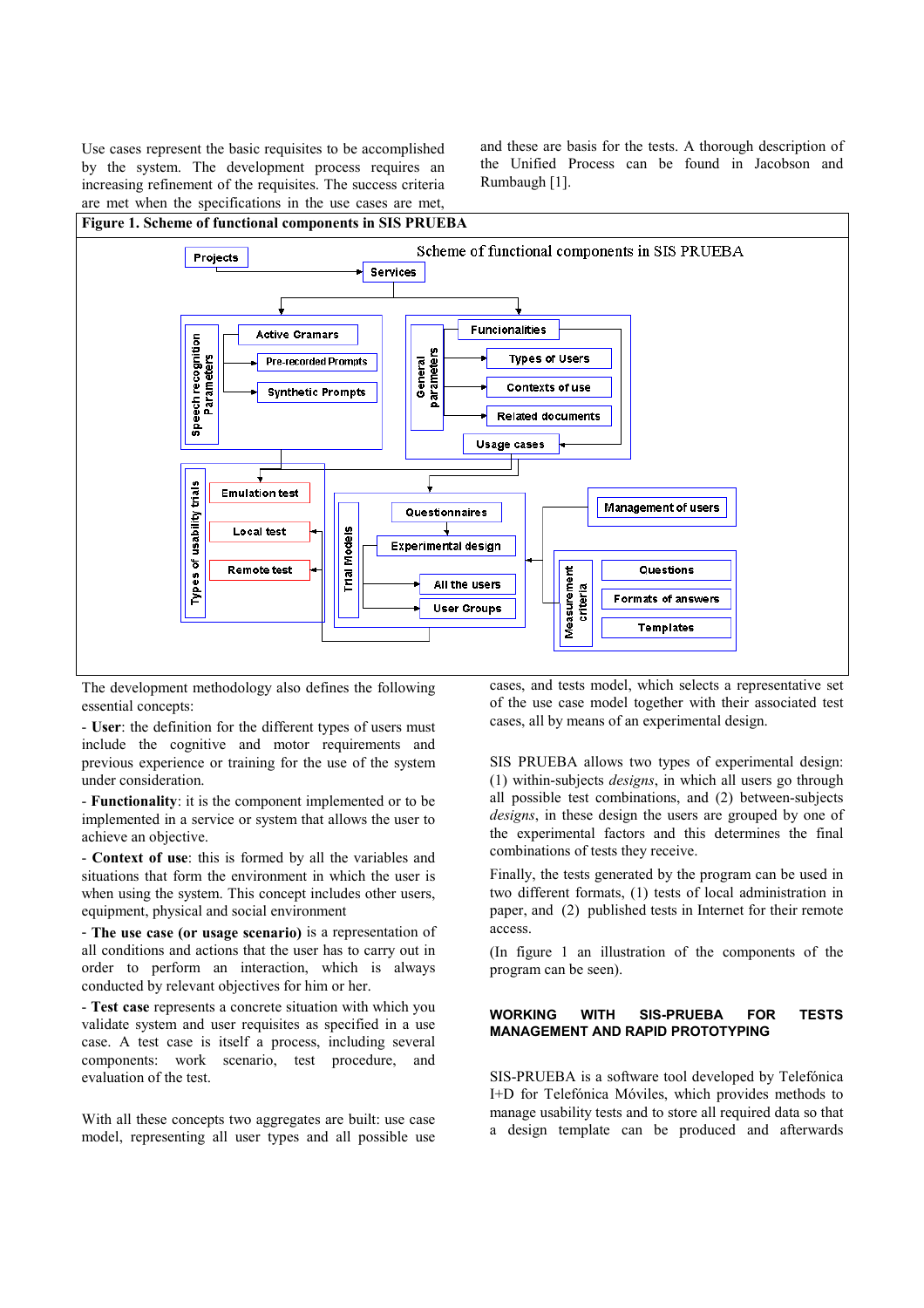manipulated in MS-Visio**™**. The template and associated libraries allow for rapid prototyping on flowcharts in design time.

(Figure 2 shows the main interface of program for the management of usability tests)

Practical use of SIS PRUEBA comprises the following steps:

#### **Figure 2. Test Management Modules**

1. Introduce all components of the methodology for your project in a single database. Each project can create and maintain all definitions as stated previously, i.e., functionality, user types, use contexts, etc.

2. Create test models by combining the different concepts and using basic experimental designs.



3. Create usability criteria, questions for user tests and all associated tools as required in actual usability tests.

4. Administer user tests in both "paper and pencil" and "remote testing" (either web or e-mail) formats. This module allows the automatic capture of the generated data.

The emulation modules require the following steps:

1. Introduce grammars, DTMF syntax and expressions, including stored voice recordings and also synthetic speech files, for speech recognition services.

# 2. Produce the template.

3. Design the prototype of your service, using the produced template in Microsoft Visio™. The template allows to consult the corporate voice services style guide on-line and also allows to emulate and quickly prototype any data or voice services over the produced diagrams.

(Figure 3 shows the interface of program to emulate voice recognition system).

## **BENEFITS OBTAINED WITH SIS-PRUEBA AND THE USER-CENTERED DEVELOPMENT METHODOLOGY IN TELEFÓNICA MÓVILES**

SIS-PRUEBA and the methodology on which it is based has allowed to:

- Standardize all properties of the basic components of voice-operated services in Telefónica Móviles, by